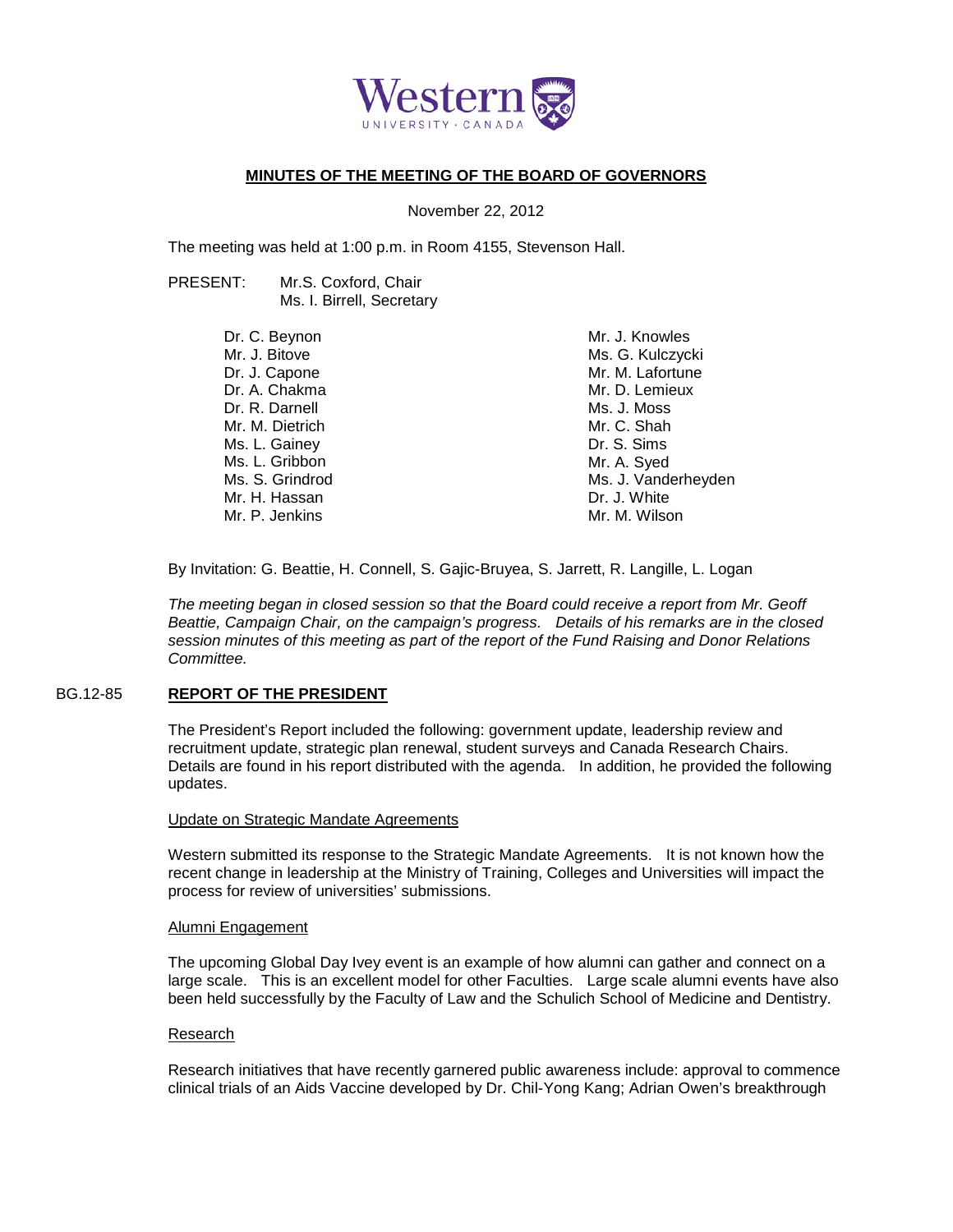**Board of Governors Contract Contract Contract Contract Contract Contract Contract Contract Contract Contract Contract Contract Contract Contract Contract Contract Contract Contract Contract Contract Contract Contract Co** November 22, 2012 **Page 2** Page 2

communication with patients in a vegetative state; official launch of the Fraunhofer Project Centre (FPC) for Composites Research.

## BG.12-86 **UNANIMOUS CONSENT AGENDA** [Appendix I]

It was moved by S. Grindrod, seconded by L. Gribbon,

That the eighteen items listed in Appendix I be approved and/or received for information by the Board of Governors by unanimous consent.

CARRIED

# BG.12-87 **Minutes of the Previous Meeting**

The minutes of the meeting of November 22, 2012, were approved as circulated.

## **REPORT OF THE PROPERTY AND FINANCE COMMITTEE** [Appendix II]

## BG.12-88 **Resolution Regarding the Operation of the Ivey Value Investing Fund**

It was moved by M. Dietrich, seconded by M. Wilson,

That the Board of Governors approve that Schedule A - TD Waterhouse Resolution for Trading be approved to establish an investment account for the Ivey Value Investing Fund (detailed in revised Appendix II, Annex 6).

### CARRIED

## BG.12-89 **Information Items Reported by the Property and Finance Committee**

The Report of the Property and Finance Committee, detailed in Appendix II, contained the following items that were received for information by unanimous consent:

- Ivey Professorship in Leadership
- Key Financial Indicators
- Report on Endowments
- Budget Indicators
- Campus Master Plan Update
- Scholarships and Awards

# **REPORT OF THE SENIOR OPERATIONS COMMITTEE** [Appendix III]

## BG.12-90 Special Resolution #6 – Presentation to Retiring Members of the Board – Amendments

It was moved by S. Grindrod, seconded by L. Gribbon,

That *Special Resolution 6* be amended to read as follows:

A member who retires following completion of at least one full membership year of service and who has attended at least 25 percent of the scheduled meetings of the Board shall receive a suitable memento of that service, to be determined by the Senior Operations Committee.

CARRIED (By Unanimous Consent)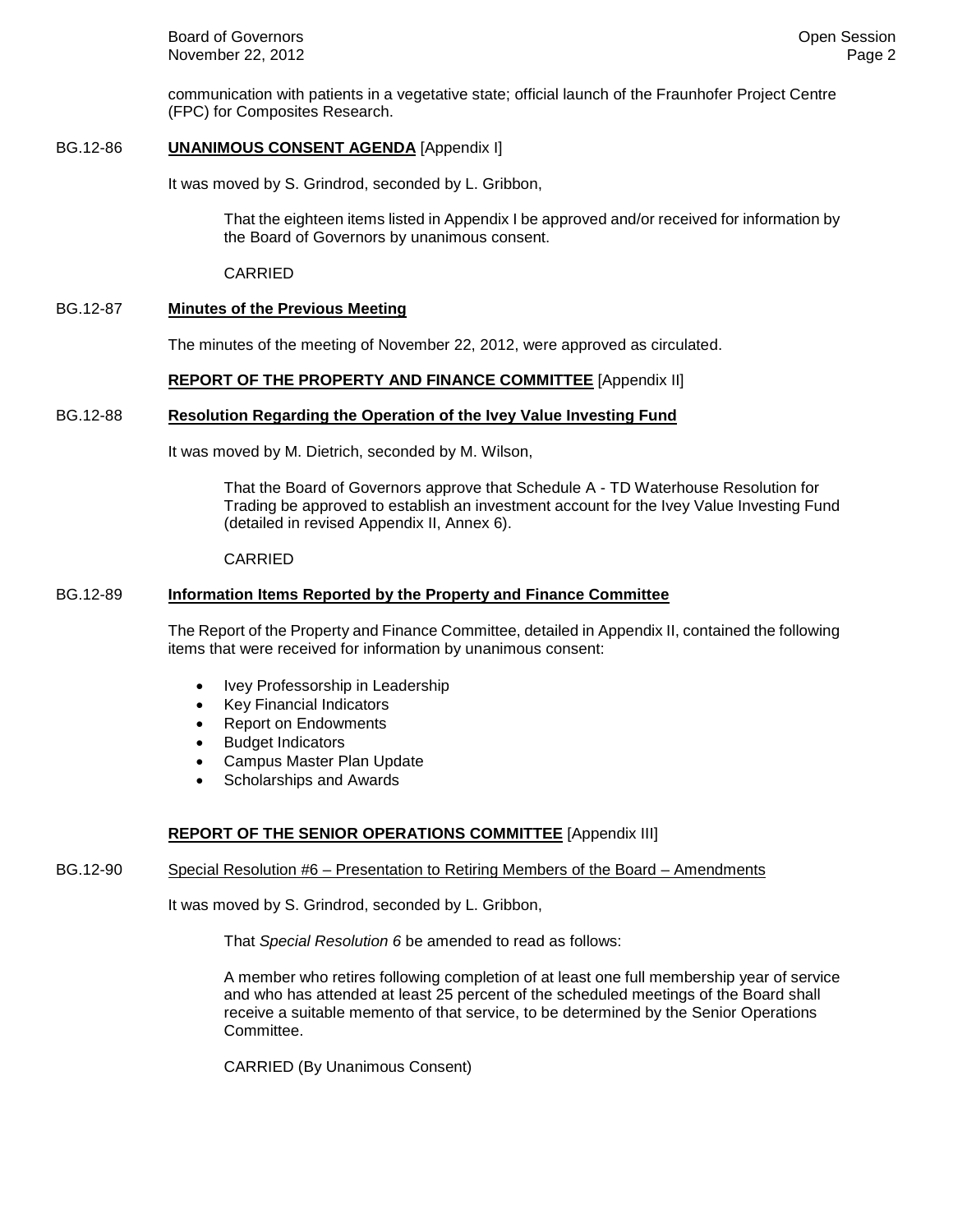Board of Governors **Community Community** Community Community Community Community Community Community Community Community Community Community Community Community Community Community Community Community Community Community C November 22, 2012 **Page 3** 

## BG.12-91 MAPP 1.35 – Non-Discrimination/Harassment Policy

It was moved by S. Grindrod, seconded by L. Gribbon,

That the Board of Governors approve the proposed revisions to MAPP 1.35 – *Non-Discrimination/Harassment Policy*, shown in Appendix III, Annex 1.

CARRIED (By Unanimous Consent)

### BG.12-92 Items Reported by the Senior Operations Committee

The Report of the Senior Operations Committee, detailed in Appendix III, contained the following items that were received for information by unanimous consent:

- University Discipline Appeals Committee Membership
- Vice-Provost (Graduate & Postdoctoral Studies) Reappointment

# **REPORT OF THE FUND RAISING AND DONOR RELATIONS COMMITTEE** [Appendix IV]

BG.12-93 General Awareness and Campaign Advertising

An update on the brand awareness advertising campaign was provided in Appendix IV. Ms. Helen Connell said that national campaign advertising will be launched in 2013; marketing via the social network (e.g. facebook, etc.) will be included in the planning process.

### BG.12-94 Information Items Reported by the Fund Raising and Donor Relations Committee

The Report of the Fund Raising and Donor Relations Committee, detailed in Appendix IV, contained the following item that was received for information by unanimous consent:

• Quarterly Fund Raising Report to the Board

# **ITEMS REFERRED BY SENATE** [Appendix V]

BG.12-95 Revisions to MAPP 7.10: Standardized Training for Animal Care and Use

It was moved by S. Grindrod, seconded by L. Gribbon,

That changes to the policy on Standardized Training for Animal Care and Use (MAPP 7.10) be approved as set out in Appendix V, Annex 1.

CARRIED (By Unanimous Consent)

## BG.12-96 Revisions to MAPP 7.12: Policy and Procedures for the Use of Animals in Research and Teaching

It was moved by S. Grindrod, seconded by L. Gribbon,

That changes to the Policy and Procedures on Use of Animals in Research, Testing and Teaching (MAPP 7.12) be approved as set out in Appendix V, Annex 2.

CARRIED (By Unanimous Consent)

BG.12-97 Schulich School of Medicine & Dentistry – Dissolving the Department of the History of Medicine

It was moved by S. Grindrod, seconded by L. Gribbon,